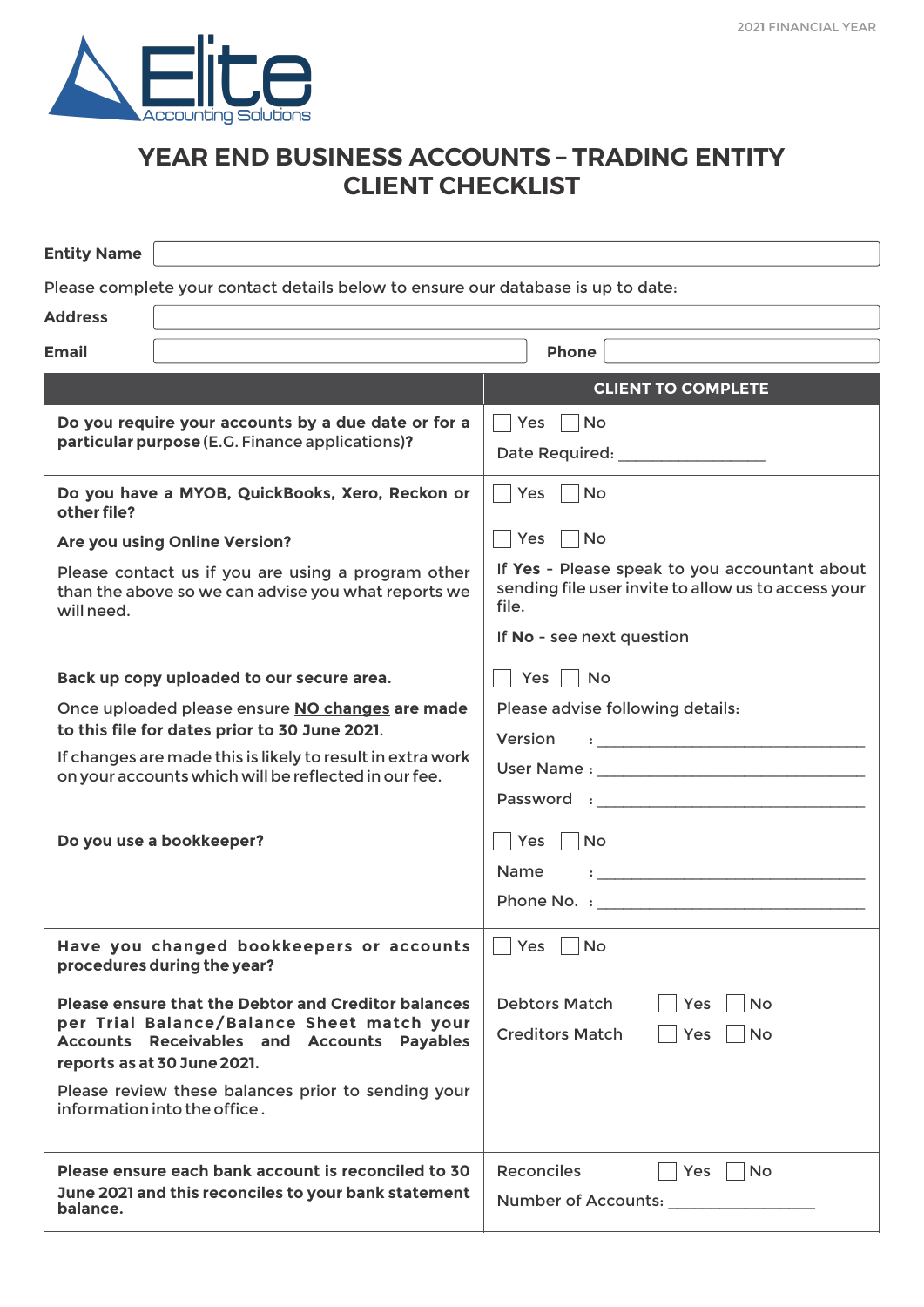| and 30 June 2021.<br>Do you carry Stock on Hand (SOH) or Work in Progress<br>Yes<br><b>No</b><br>(WIP)?<br>SOH<br>$\mathbf{S}$ . Set the set of $\mathbf{S}$ and $\mathbf{S}$ are set of $\mathbf{S}$ and $\mathbf{S}$ are set of $\mathbf{S}$ and $\mathbf{S}$ are set of $\mathbf{S}$ and $\mathbf{S}$ are set of $\mathbf{S}$ and $\mathbf{S}$ are set of $\mathbf{S}$ and $\mathbf{S}$ are set<br>Cost Value at 30 June 2021?<br>$\mathbf{S}$ . $\mathbf{S}$ . The contract of the contract of the contract of the contract of the contract of the contract of the contract of the contract of the contract of the contract of the contract of the contract of the con<br><b>WIP</b><br>Do you use a Motor Vehicle in your business?<br>$\Box$ Yes $\Box$<br><b>No</b><br>If you have more than 1 Motor Vehicle please attach<br>Make<br>$\mathbf{1}_{\text{max}}$ . The contract of the contract of the contract of the contract of the contract of the contract of the contract of the contract of the contract of the contract of the contract of the contract of the contract<br>this information on a separate sheet.<br>Model<br><b>Total cost of MV</b><br>$\sim$<br>Please supply a tax invoice if available.<br>Do you have a log book?<br> Yes   No<br>If YES - please attach.<br>If NO - approximately how many business kms<br>would you travel in the vehicle per week?<br>kms on average for<br>weeks of the year.<br>Is the vehicle financed?<br>Yes   No<br>If YES - please provide finance documents.<br>Did you sell any Motor Vehicles or other assets during<br>Yes<br>No<br>the year?<br>Number of items sold<br>Please provide details of what was sold, date,<br>Details attached for each<br>Yes<br><b>No</b><br>proceeds received and any finance paid out.<br>Did you purchase any Motor Vehicles or other assets<br>Yes<br><b>No</b><br>for business during the year?<br>Number of items purchase __________.<br>Please provide details of what was purchased,<br>Details attached for each<br>Yes<br><b>No</b><br>including invoices & finance details.<br>Did you purchase any property during the financial<br><b>No</b><br><b>Yes</b><br>year?<br>If YES please provide:<br>Address: Andreas Address: Address: Address: Address: Address: Address: Address: Address: Address: A<br>Copy of the Contract<br><b>No</b><br>Yes<br><b>Settlement Statement</b><br>Yes<br><b>No</b><br><b>No</b><br><b>Legal Fees Invoice</b><br>Yes<br><b>No</b><br>Copy of Loan Statement<br>Yes | Please provide a copy of all bank accounts<br>(including any loans) showing balance at 1 July 2020 | Attached<br>  Yes   No |
|------------------------------------------------------------------------------------------------------------------------------------------------------------------------------------------------------------------------------------------------------------------------------------------------------------------------------------------------------------------------------------------------------------------------------------------------------------------------------------------------------------------------------------------------------------------------------------------------------------------------------------------------------------------------------------------------------------------------------------------------------------------------------------------------------------------------------------------------------------------------------------------------------------------------------------------------------------------------------------------------------------------------------------------------------------------------------------------------------------------------------------------------------------------------------------------------------------------------------------------------------------------------------------------------------------------------------------------------------------------------------------------------------------------------------------------------------------------------------------------------------------------------------------------------------------------------------------------------------------------------------------------------------------------------------------------------------------------------------------------------------------------------------------------------------------------------------------------------------------------------------------------------------------------------------------------------------------------------------------------------------------------------------------------------------------------------------------------------------------------------------------------------------------------------------------------------------------------------------------------------------------------------------------------------------------------------------------------------------------------------------------------------------------------------------------------------------------------------------------------------------------------|----------------------------------------------------------------------------------------------------|------------------------|
|                                                                                                                                                                                                                                                                                                                                                                                                                                                                                                                                                                                                                                                                                                                                                                                                                                                                                                                                                                                                                                                                                                                                                                                                                                                                                                                                                                                                                                                                                                                                                                                                                                                                                                                                                                                                                                                                                                                                                                                                                                                                                                                                                                                                                                                                                                                                                                                                                                                                                                                  |                                                                                                    |                        |
|                                                                                                                                                                                                                                                                                                                                                                                                                                                                                                                                                                                                                                                                                                                                                                                                                                                                                                                                                                                                                                                                                                                                                                                                                                                                                                                                                                                                                                                                                                                                                                                                                                                                                                                                                                                                                                                                                                                                                                                                                                                                                                                                                                                                                                                                                                                                                                                                                                                                                                                  |                                                                                                    |                        |
|                                                                                                                                                                                                                                                                                                                                                                                                                                                                                                                                                                                                                                                                                                                                                                                                                                                                                                                                                                                                                                                                                                                                                                                                                                                                                                                                                                                                                                                                                                                                                                                                                                                                                                                                                                                                                                                                                                                                                                                                                                                                                                                                                                                                                                                                                                                                                                                                                                                                                                                  |                                                                                                    |                        |
|                                                                                                                                                                                                                                                                                                                                                                                                                                                                                                                                                                                                                                                                                                                                                                                                                                                                                                                                                                                                                                                                                                                                                                                                                                                                                                                                                                                                                                                                                                                                                                                                                                                                                                                                                                                                                                                                                                                                                                                                                                                                                                                                                                                                                                                                                                                                                                                                                                                                                                                  |                                                                                                    |                        |
|                                                                                                                                                                                                                                                                                                                                                                                                                                                                                                                                                                                                                                                                                                                                                                                                                                                                                                                                                                                                                                                                                                                                                                                                                                                                                                                                                                                                                                                                                                                                                                                                                                                                                                                                                                                                                                                                                                                                                                                                                                                                                                                                                                                                                                                                                                                                                                                                                                                                                                                  |                                                                                                    |                        |
|                                                                                                                                                                                                                                                                                                                                                                                                                                                                                                                                                                                                                                                                                                                                                                                                                                                                                                                                                                                                                                                                                                                                                                                                                                                                                                                                                                                                                                                                                                                                                                                                                                                                                                                                                                                                                                                                                                                                                                                                                                                                                                                                                                                                                                                                                                                                                                                                                                                                                                                  |                                                                                                    |                        |
|                                                                                                                                                                                                                                                                                                                                                                                                                                                                                                                                                                                                                                                                                                                                                                                                                                                                                                                                                                                                                                                                                                                                                                                                                                                                                                                                                                                                                                                                                                                                                                                                                                                                                                                                                                                                                                                                                                                                                                                                                                                                                                                                                                                                                                                                                                                                                                                                                                                                                                                  |                                                                                                    |                        |
|                                                                                                                                                                                                                                                                                                                                                                                                                                                                                                                                                                                                                                                                                                                                                                                                                                                                                                                                                                                                                                                                                                                                                                                                                                                                                                                                                                                                                                                                                                                                                                                                                                                                                                                                                                                                                                                                                                                                                                                                                                                                                                                                                                                                                                                                                                                                                                                                                                                                                                                  |                                                                                                    |                        |
|                                                                                                                                                                                                                                                                                                                                                                                                                                                                                                                                                                                                                                                                                                                                                                                                                                                                                                                                                                                                                                                                                                                                                                                                                                                                                                                                                                                                                                                                                                                                                                                                                                                                                                                                                                                                                                                                                                                                                                                                                                                                                                                                                                                                                                                                                                                                                                                                                                                                                                                  |                                                                                                    |                        |
|                                                                                                                                                                                                                                                                                                                                                                                                                                                                                                                                                                                                                                                                                                                                                                                                                                                                                                                                                                                                                                                                                                                                                                                                                                                                                                                                                                                                                                                                                                                                                                                                                                                                                                                                                                                                                                                                                                                                                                                                                                                                                                                                                                                                                                                                                                                                                                                                                                                                                                                  |                                                                                                    |                        |
|                                                                                                                                                                                                                                                                                                                                                                                                                                                                                                                                                                                                                                                                                                                                                                                                                                                                                                                                                                                                                                                                                                                                                                                                                                                                                                                                                                                                                                                                                                                                                                                                                                                                                                                                                                                                                                                                                                                                                                                                                                                                                                                                                                                                                                                                                                                                                                                                                                                                                                                  |                                                                                                    |                        |
|                                                                                                                                                                                                                                                                                                                                                                                                                                                                                                                                                                                                                                                                                                                                                                                                                                                                                                                                                                                                                                                                                                                                                                                                                                                                                                                                                                                                                                                                                                                                                                                                                                                                                                                                                                                                                                                                                                                                                                                                                                                                                                                                                                                                                                                                                                                                                                                                                                                                                                                  |                                                                                                    |                        |
|                                                                                                                                                                                                                                                                                                                                                                                                                                                                                                                                                                                                                                                                                                                                                                                                                                                                                                                                                                                                                                                                                                                                                                                                                                                                                                                                                                                                                                                                                                                                                                                                                                                                                                                                                                                                                                                                                                                                                                                                                                                                                                                                                                                                                                                                                                                                                                                                                                                                                                                  |                                                                                                    |                        |
|                                                                                                                                                                                                                                                                                                                                                                                                                                                                                                                                                                                                                                                                                                                                                                                                                                                                                                                                                                                                                                                                                                                                                                                                                                                                                                                                                                                                                                                                                                                                                                                                                                                                                                                                                                                                                                                                                                                                                                                                                                                                                                                                                                                                                                                                                                                                                                                                                                                                                                                  |                                                                                                    |                        |
|                                                                                                                                                                                                                                                                                                                                                                                                                                                                                                                                                                                                                                                                                                                                                                                                                                                                                                                                                                                                                                                                                                                                                                                                                                                                                                                                                                                                                                                                                                                                                                                                                                                                                                                                                                                                                                                                                                                                                                                                                                                                                                                                                                                                                                                                                                                                                                                                                                                                                                                  |                                                                                                    |                        |
|                                                                                                                                                                                                                                                                                                                                                                                                                                                                                                                                                                                                                                                                                                                                                                                                                                                                                                                                                                                                                                                                                                                                                                                                                                                                                                                                                                                                                                                                                                                                                                                                                                                                                                                                                                                                                                                                                                                                                                                                                                                                                                                                                                                                                                                                                                                                                                                                                                                                                                                  |                                                                                                    |                        |
|                                                                                                                                                                                                                                                                                                                                                                                                                                                                                                                                                                                                                                                                                                                                                                                                                                                                                                                                                                                                                                                                                                                                                                                                                                                                                                                                                                                                                                                                                                                                                                                                                                                                                                                                                                                                                                                                                                                                                                                                                                                                                                                                                                                                                                                                                                                                                                                                                                                                                                                  |                                                                                                    |                        |
|                                                                                                                                                                                                                                                                                                                                                                                                                                                                                                                                                                                                                                                                                                                                                                                                                                                                                                                                                                                                                                                                                                                                                                                                                                                                                                                                                                                                                                                                                                                                                                                                                                                                                                                                                                                                                                                                                                                                                                                                                                                                                                                                                                                                                                                                                                                                                                                                                                                                                                                  |                                                                                                    |                        |
|                                                                                                                                                                                                                                                                                                                                                                                                                                                                                                                                                                                                                                                                                                                                                                                                                                                                                                                                                                                                                                                                                                                                                                                                                                                                                                                                                                                                                                                                                                                                                                                                                                                                                                                                                                                                                                                                                                                                                                                                                                                                                                                                                                                                                                                                                                                                                                                                                                                                                                                  |                                                                                                    |                        |
|                                                                                                                                                                                                                                                                                                                                                                                                                                                                                                                                                                                                                                                                                                                                                                                                                                                                                                                                                                                                                                                                                                                                                                                                                                                                                                                                                                                                                                                                                                                                                                                                                                                                                                                                                                                                                                                                                                                                                                                                                                                                                                                                                                                                                                                                                                                                                                                                                                                                                                                  |                                                                                                    |                        |
|                                                                                                                                                                                                                                                                                                                                                                                                                                                                                                                                                                                                                                                                                                                                                                                                                                                                                                                                                                                                                                                                                                                                                                                                                                                                                                                                                                                                                                                                                                                                                                                                                                                                                                                                                                                                                                                                                                                                                                                                                                                                                                                                                                                                                                                                                                                                                                                                                                                                                                                  |                                                                                                    |                        |
|                                                                                                                                                                                                                                                                                                                                                                                                                                                                                                                                                                                                                                                                                                                                                                                                                                                                                                                                                                                                                                                                                                                                                                                                                                                                                                                                                                                                                                                                                                                                                                                                                                                                                                                                                                                                                                                                                                                                                                                                                                                                                                                                                                                                                                                                                                                                                                                                                                                                                                                  |                                                                                                    |                        |
|                                                                                                                                                                                                                                                                                                                                                                                                                                                                                                                                                                                                                                                                                                                                                                                                                                                                                                                                                                                                                                                                                                                                                                                                                                                                                                                                                                                                                                                                                                                                                                                                                                                                                                                                                                                                                                                                                                                                                                                                                                                                                                                                                                                                                                                                                                                                                                                                                                                                                                                  |                                                                                                    |                        |
|                                                                                                                                                                                                                                                                                                                                                                                                                                                                                                                                                                                                                                                                                                                                                                                                                                                                                                                                                                                                                                                                                                                                                                                                                                                                                                                                                                                                                                                                                                                                                                                                                                                                                                                                                                                                                                                                                                                                                                                                                                                                                                                                                                                                                                                                                                                                                                                                                                                                                                                  |                                                                                                    |                        |
|                                                                                                                                                                                                                                                                                                                                                                                                                                                                                                                                                                                                                                                                                                                                                                                                                                                                                                                                                                                                                                                                                                                                                                                                                                                                                                                                                                                                                                                                                                                                                                                                                                                                                                                                                                                                                                                                                                                                                                                                                                                                                                                                                                                                                                                                                                                                                                                                                                                                                                                  |                                                                                                    |                        |
|                                                                                                                                                                                                                                                                                                                                                                                                                                                                                                                                                                                                                                                                                                                                                                                                                                                                                                                                                                                                                                                                                                                                                                                                                                                                                                                                                                                                                                                                                                                                                                                                                                                                                                                                                                                                                                                                                                                                                                                                                                                                                                                                                                                                                                                                                                                                                                                                                                                                                                                  |                                                                                                    |                        |
|                                                                                                                                                                                                                                                                                                                                                                                                                                                                                                                                                                                                                                                                                                                                                                                                                                                                                                                                                                                                                                                                                                                                                                                                                                                                                                                                                                                                                                                                                                                                                                                                                                                                                                                                                                                                                                                                                                                                                                                                                                                                                                                                                                                                                                                                                                                                                                                                                                                                                                                  |                                                                                                    |                        |
|                                                                                                                                                                                                                                                                                                                                                                                                                                                                                                                                                                                                                                                                                                                                                                                                                                                                                                                                                                                                                                                                                                                                                                                                                                                                                                                                                                                                                                                                                                                                                                                                                                                                                                                                                                                                                                                                                                                                                                                                                                                                                                                                                                                                                                                                                                                                                                                                                                                                                                                  |                                                                                                    |                        |
|                                                                                                                                                                                                                                                                                                                                                                                                                                                                                                                                                                                                                                                                                                                                                                                                                                                                                                                                                                                                                                                                                                                                                                                                                                                                                                                                                                                                                                                                                                                                                                                                                                                                                                                                                                                                                                                                                                                                                                                                                                                                                                                                                                                                                                                                                                                                                                                                                                                                                                                  |                                                                                                    |                        |
|                                                                                                                                                                                                                                                                                                                                                                                                                                                                                                                                                                                                                                                                                                                                                                                                                                                                                                                                                                                                                                                                                                                                                                                                                                                                                                                                                                                                                                                                                                                                                                                                                                                                                                                                                                                                                                                                                                                                                                                                                                                                                                                                                                                                                                                                                                                                                                                                                                                                                                                  |                                                                                                    |                        |
|                                                                                                                                                                                                                                                                                                                                                                                                                                                                                                                                                                                                                                                                                                                                                                                                                                                                                                                                                                                                                                                                                                                                                                                                                                                                                                                                                                                                                                                                                                                                                                                                                                                                                                                                                                                                                                                                                                                                                                                                                                                                                                                                                                                                                                                                                                                                                                                                                                                                                                                  |                                                                                                    |                        |
| From the time of the loan to 30th June 2021                                                                                                                                                                                                                                                                                                                                                                                                                                                                                                                                                                                                                                                                                                                                                                                                                                                                                                                                                                                                                                                                                                                                                                                                                                                                                                                                                                                                                                                                                                                                                                                                                                                                                                                                                                                                                                                                                                                                                                                                                                                                                                                                                                                                                                                                                                                                                                                                                                                                      |                                                                                                    |                        |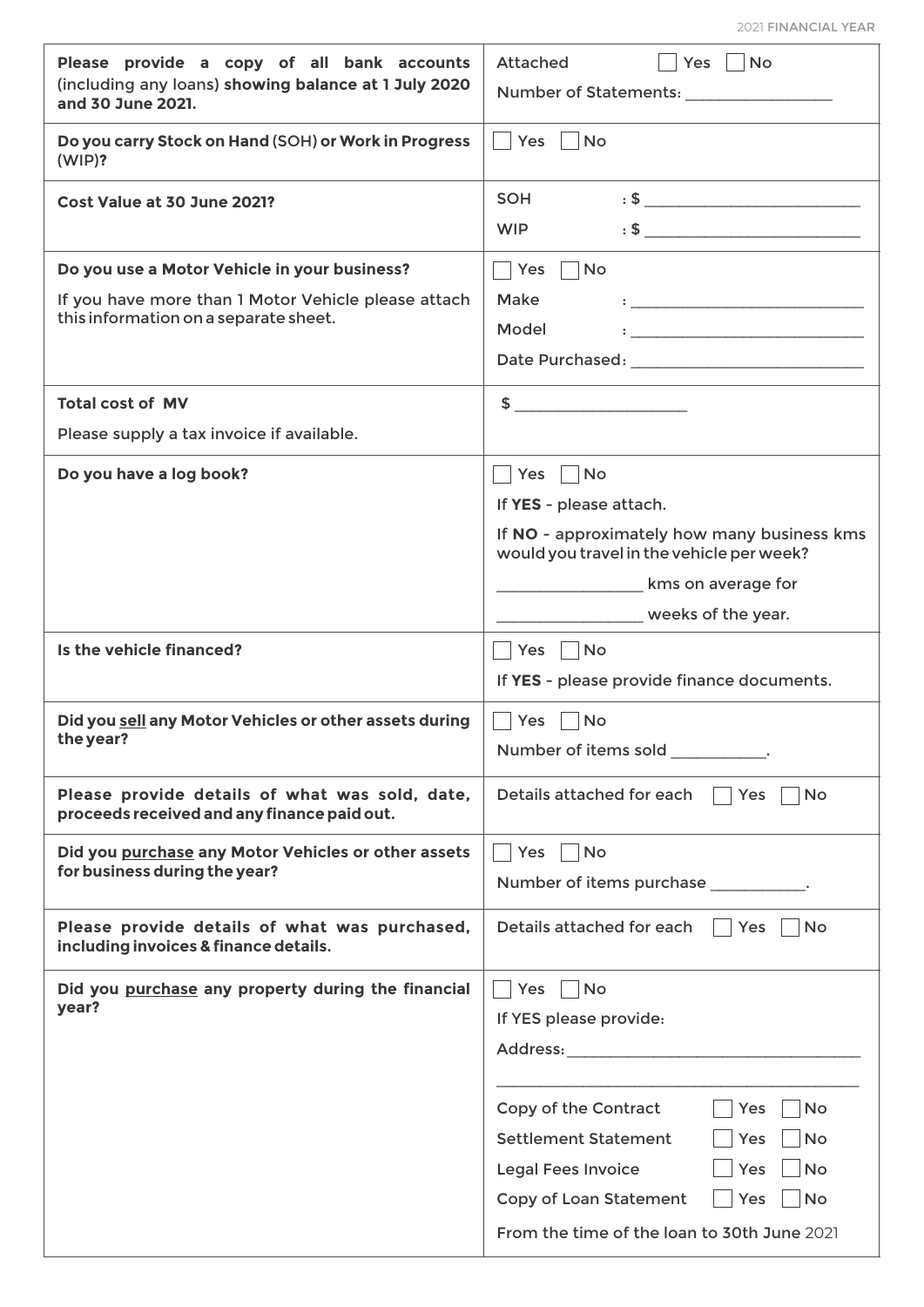| Did you sell any property during the financial year?                                                                                                                                                                                                                                        | Yes<br><b>No</b><br>If YES please provide:<br>Address: and the set of the set of the set of the set of the set of the set of the set of the set of the set o<br>Copy of the Contract<br>Yes<br><b>No</b><br><b>Settlement Statement</b><br>Yes<br>No.<br>Legal Fees/<br><b>No</b><br><b>Yes</b><br><b>Agent Commissions</b><br>Copy of any Bank/<br><b>No</b><br><b>Yes</b><br>Loan Statement<br>1 July 2020 until loan paid<br>out<br>Details of where<br><b>Yes</b><br>No.<br>proceeds were banked<br>(paid off loan, to yourselves etc) |
|---------------------------------------------------------------------------------------------------------------------------------------------------------------------------------------------------------------------------------------------------------------------------------------------|--------------------------------------------------------------------------------------------------------------------------------------------------------------------------------------------------------------------------------------------------------------------------------------------------------------------------------------------------------------------------------------------------------------------------------------------------------------------------------------------------------------------------------------------|
| Have you restructured/refinanced any loans/finance<br>facilities during the year?                                                                                                                                                                                                           | $Yes \Box No$<br>If YES - please provide details and statements<br>for both the old and new facilities.                                                                                                                                                                                                                                                                                                                                                                                                                                    |
| Did you purchase or sell Share or investments during<br>the financial year?<br>E.G. Shares, Managed Funds, Term Deposits, etc                                                                                                                                                               | <b>Yes</b><br><b>No</b><br>If YES, provide number : ___________<br>Please provide settlement statements                                                                                                                                                                                                                                                                                                                                                                                                                                    |
| Did you receive any dividends or distributions during<br>the year?<br>Most listed companies pay 2 dividends per year. For<br>managed funds please provide a copy of Annual Tax<br>Statements.                                                                                               | <b>No</b><br><b>Yes</b><br>If YES - please provide statements<br>Attached<br>Yes<br>No                                                                                                                                                                                                                                                                                                                                                                                                                                                     |
| Are your superannuation contributions paid to date?<br>Payment for June quarter should be paid in full<br>by 28th July 2021.                                                                                                                                                                | <b>No</b><br>Yes<br>If NO - please advise when payments were<br>made<br>Have you lodged a Superannuation Guarantee<br>Charge Statement for each quarter that your<br>super was late?<br>No No<br>Yes                                                                                                                                                                                                                                                                                                                                       |
| Have you lodged your PAYG Payment Summaries/<br>completed STP finalisation for the year ended 30<br>June 2021 with the ATO?<br>For employees, other than directors/related parties,<br>PAYG payment summaries/STP finalization must be<br>provided by the employer no later 14th July 2021. | <b>No</b><br>Yes<br>If YES - please provide a copy of the summary<br>If NO - please ensure you include these<br>documents with your paperwork if you need us<br>to prepare for you.                                                                                                                                                                                                                                                                                                                                                        |
| Did you receive Jobkeeper subsidy for any part of the<br>year?                                                                                                                                                                                                                              | <b>No</b><br>Yes                                                                                                                                                                                                                                                                                                                                                                                                                                                                                                                           |